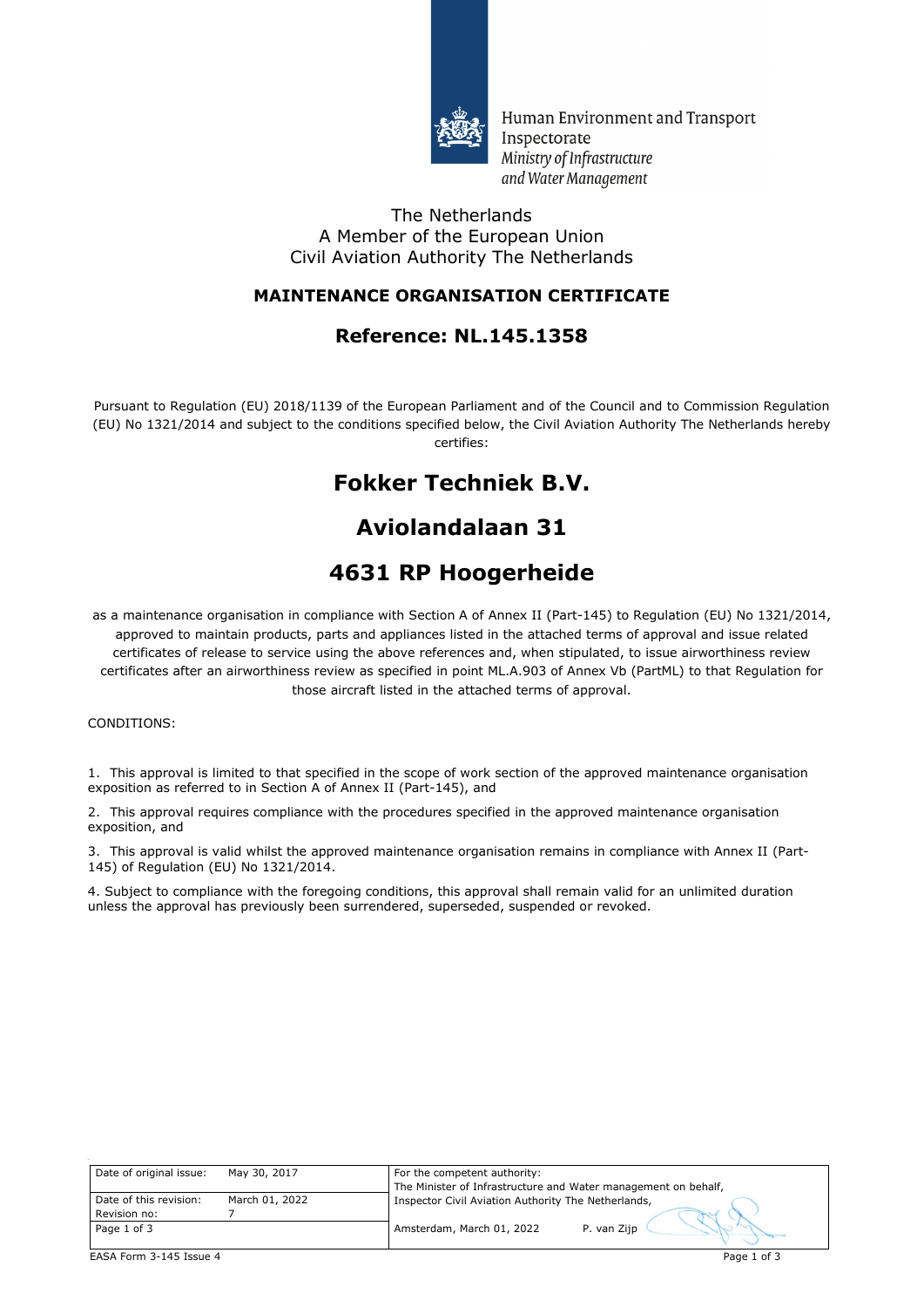

Human Environment and Transport Inspectorate Ministry of Infrastructure and Water Management

### The Netherlands A Member of the European Union Civil Aviation Authority The Netherlands

### **MAINTENANCE ORGANISATION TERMS OF APPROVAL**

### **Reference: NL.145.1358 Organisation: Fokker Techniek B.V., Aviolandalaan 31, 4631 RP Hoogerheide**

| <b>CLASS</b>                                                                           | <b>RATING</b>                   | <b>LIMITATION</b>                                                                               | <b>Base</b> | Line       |
|----------------------------------------------------------------------------------------|---------------------------------|-------------------------------------------------------------------------------------------------|-------------|------------|
| <b>AIRCRAFT</b>                                                                        | A1 Aeroplanes above 5700<br>kg  | Airbus A318/A319/A320/A321                                                                      | <b>YES</b>  | <b>YES</b> |
|                                                                                        |                                 | Airbus A330                                                                                     | <b>YES</b>  | <b>YES</b> |
|                                                                                        |                                 | Gulfstream GV-SP Series                                                                         | <b>YES</b>  | <b>YES</b> |
|                                                                                        |                                 | ATR 42-200/300 series                                                                           | <b>YES</b>  | <b>YES</b> |
|                                                                                        |                                 | ATR 42-400/500/72-212A                                                                          | <b>YES</b>  | <b>YES</b> |
|                                                                                        |                                 | ATR 72-100/200 series                                                                           | <b>YES</b>  | <b>YES</b> |
|                                                                                        |                                 | Boeing 737-300/400/500                                                                          | <b>YES</b>  | <b>YES</b> |
|                                                                                        |                                 | Boeing 737-600/700/800/900                                                                      | <b>YES</b>  | <b>YES</b> |
|                                                                                        |                                 | Boeing 737-7/8/9                                                                                | <b>YES</b>  | <b>YES</b> |
|                                                                                        |                                 | Fokker F28 Series                                                                               | <b>YES</b>  | <b>YES</b> |
|                                                                                        |                                 | Fokker 50/60 series                                                                             | <b>YES</b>  | <b>YES</b> |
|                                                                                        |                                 | Fokker 70/100                                                                                   | <b>YES</b>  | <b>YES</b> |
| <b>ENGINES</b>                                                                         | <b>B1 Turbine</b>               | CFM56-5B & 7B Series                                                                            |             |            |
|                                                                                        |                                 | General Electric GE CF6-80 E1 series                                                            |             |            |
|                                                                                        |                                 | Pratt & Whitney Canada PW120 series                                                             |             |            |
|                                                                                        |                                 | Rolls Royce Tay 620/650 series                                                                  |             |            |
| <b>COMPONENTS</b><br>OTHER THAN<br><b>COMPLETE</b><br><b>ENGINES OR APUS</b>           | C1 Air Cond & Press             | As per capability list.                                                                         |             |            |
|                                                                                        | C4 Doors - Hatches              |                                                                                                 |             |            |
|                                                                                        | C5 Electrical Power &<br>Lights |                                                                                                 |             |            |
|                                                                                        | C6 Equipment                    |                                                                                                 |             |            |
| Date of original issue: May 30, 2017                                                   |                                 | For the competent authority:<br>The Minister of Infrastructure and Water management on behalf,  |             |            |
| Date of this revision: March 01, 2022<br>$\overline{7}$<br>Revision no:<br>Page 2 of 3 |                                 | Inspector Civil Aviation Authority The Netherlands,<br>Amsterdam, March 01, 2022<br>P. van Zijp |             |            |